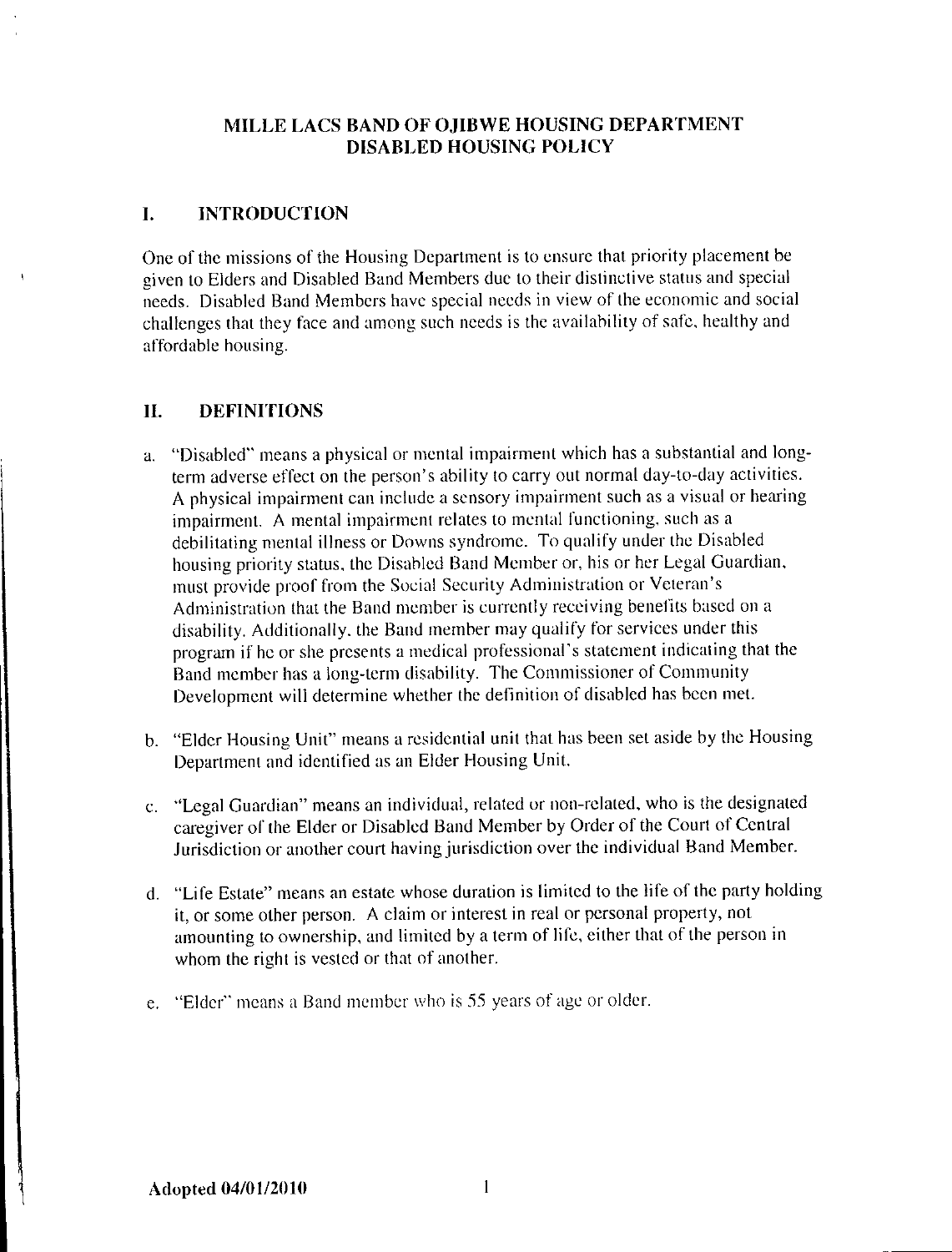#### III. ELIGIBILITY

Any Band member is eligible for the Disabled Housing Program if either the Band member, his or her spouse or his or her dependents is disabled as defined by this policy. The disabled person must be <sup>a</sup> Band member or biological or adopted child of <sup>a</sup> Band member or the spouse of <sup>a</sup> Band member. The disabled person must be <sup>a</sup> member of the Band member's household.

Services are available for homes under the Disabled Housing Program whether the home is <sup>a</sup> privately-owned residence, a tenant unit owned by the Band or an elder unit assigned to an elder.

The program is based on the availability of funds. The Band Assembly is not obligated to maintain the program and reserves the right to amend or discontinue the program at any time.

# IV. BENEFITS FOR ELIGIBLE RECIPIENTS

#### Elder Home Units

Disabled Band members may receive a home designated as a Handicapped- accessible Home if space is available and if they are determined to be qualified individuals (Elders and Disabled persons). Priority will be based on age, with older elders receiving priority over those who are younger and over any other group of individuals.

#### Renovations

Disabled Band members, may apply for renovation funds to make repairs or remodel their existing home, whether for <sup>a</sup> privately-owned home, a rental unit owned by the Housing Department or an elder unit. The home may be located on trust land or on fee land. Funding shall not be used to renovate or repair second homes. Funding is limited to \$50,000.00 per disabled Band member without prior Band Assembly approval. Renovations must be limited to work required to meet the needs of the disabled person related to his or her disability only.

For privately-owned homes, a Disabled Band member receiving renovation funds must retain his/her ownership interest in the home for a minimum period of five (5) years before selling the home and will be required to sign a Retention Agreement prior to funding. During this five (5) year period, the Band shall maintain <sup>a</sup> lien on the home in the amount of the renovation. Such lien shall be filed in the Band' <sup>s</sup> Recording Office (or County Recorder). At the end of the five (5) year period, the Housing Department will issue <sup>a</sup> Release of Lien to the Band member. Additionally, the lien shall be reduced in value automatically at a rate of 1/60<sup>th</sup> of the balance per month.

If <sup>a</sup> Disabled Band member, sells the home after renovation, but prior to the end of the five (5) year period, the Disabled Band member, must pay back the balance of the lien to the Band from the proceeds of sale. For example, if the Band member sells the home